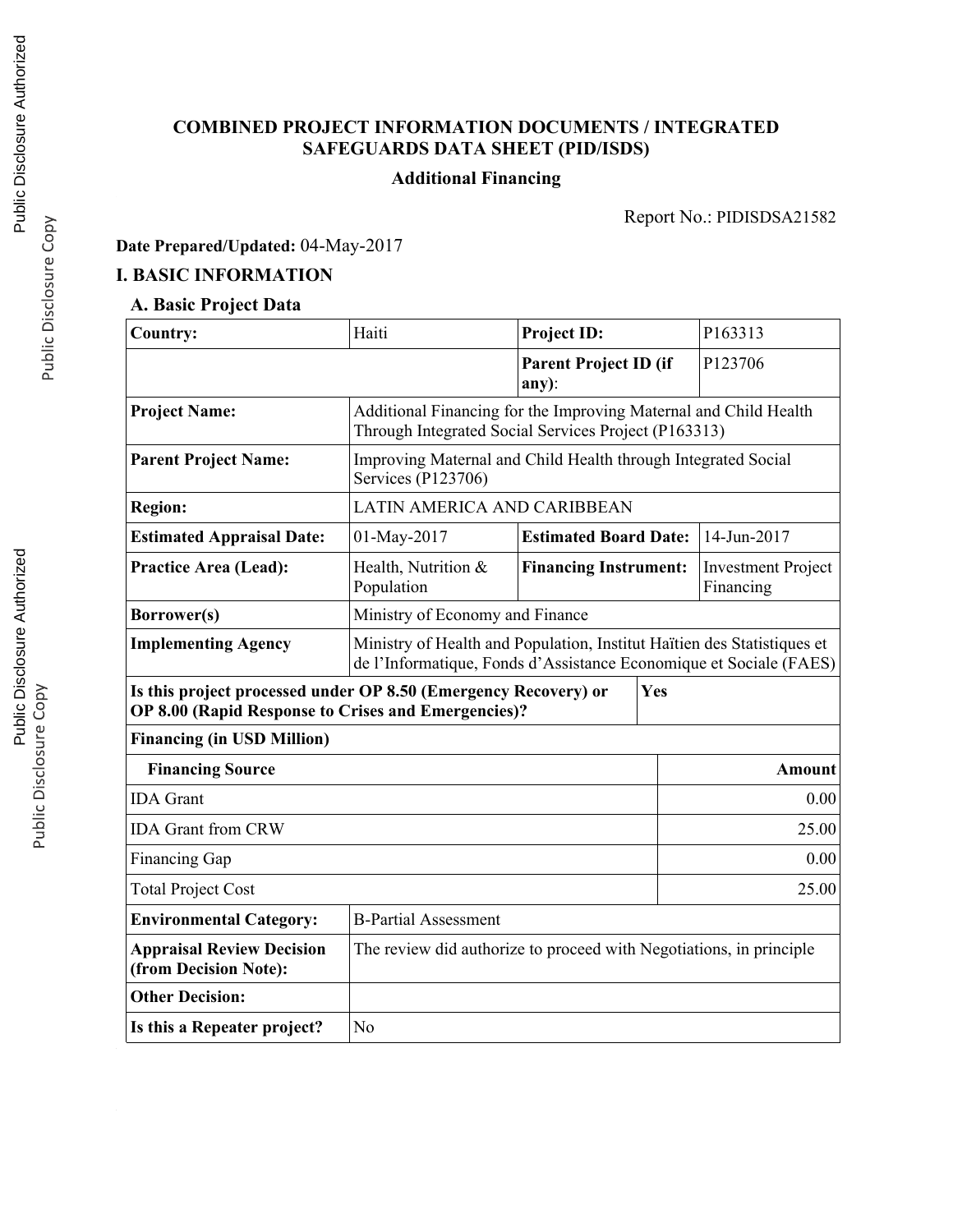### **B. Introduction and Context**

#### **Country Context**

On October 4, 2016, Matthew, a category 4 hurricane struck Haiti, making landfall in the South department and heavily impacting the departments of Grand'Anse, Nippes, South and North West. The directorate of Civil Protection of Haiti reported 546 deaths, 2.1 million people affected, and 1.4 million people (12.9 percent of the population) in need of humanitarian assistance, including 750,000 requiring safe water for drinking, cooking, and personal hygiene. The combined effects of wind, sea level rise, and rain caused heavy flooding, landslides, and major damage to critical infrastructure, including large sections of road networks and bridges, washing key infrastructure away.

Health infrastructure has been severely damaged in the affected areas, with 11 out of the 33 hospitals in the South, Grand'Anse and Nippes Departments damaged, and 34 out of the 212 Acute Diarrhea Treatment Centers (CTDAs) also impacted. A Damages and Loss Assessment produced in October 2016 by the Government of Haiti with the support of the World Bank and the Inter-American Development Bank estimated total losses and damages equivalent to 22 percent of GDP (US\$1.9 billion) due to the Hurricane.

#### **Sectoral and Institutional Context**

The passage of Hurricane Matthew has led to a new front in the cholera epidemic. In the southern Departments and northwestern parts of the country, there has been a spike in the number of cases and deaths from cholera and total deaths in 2016 were about a third higher than in 2015. Between September and October 2016, the number of newly suspected cases doubled. The fatality-case ratio (the percentage of suspected cases resulting in death) is increasing. During the first 10 weeks of 2017, the case-fatality ratio was 48% higher than in 2016 and 79% higher than in 2015, for the country as a whole. This situation is particularly salient in hurricane-affected departments compared to the rest of the country. While humanitarian and donors' response through mobile health clinics and increased community interventions has contributed to establishing the provision of critical basic services, the combination of severely damaged infrastructure and unmet healthcare needs compounds the high risk of widespread cholera and infectious diseases outbreaks.

Out of total losses and damage, US\$76 million was in the health sector. Most of the needs for rehabilitation and others resulting from the negative impacts of the Hurricane in the health sector remain unmet at this stage, with limited financing pledged by donors to date. Immediately after the Hurricane struck, the Bank worked with the Inter-American Development Bank and the Government to produce a Rapid Damages and Losses Assessment, with the health sector as one of the key sectors covered. In addition, to address immediate needs after the hurricane, the Bank and the Ministère de la Santé Publique et de la Population (MSPP) agreed to reallocate US\$6 million within the parent project to support urgent activities in the affected areas.

The anticipated large reductions in cholera-related funding in 2017 from donors pose large risks that the results obtained through emergency interventions in the immediate aftermath of the Hurricane may not be sustained, in turn leading potentially to a resurgence of the epidemic. Non-governmental organizations (NGOs) are already withdrawing from certain departments, creating some critical medical and Water, Sanitation and Hygiene (WASH) interventions gaps. Financing for medical and WASH inputs for community intervention and service delivery in CTDAs are only partially covered, with expected stock outs of antibiotics and other cholera response inputs emerging by mid-2017. The World Bank has been coordinating with the MSPP and international partners to map out the needs and ensure an appropriate response, particularly in Hurricane-affected departments. The proposed AF would help financing these gaps in responding to the post-Hurricane Matthew crisis.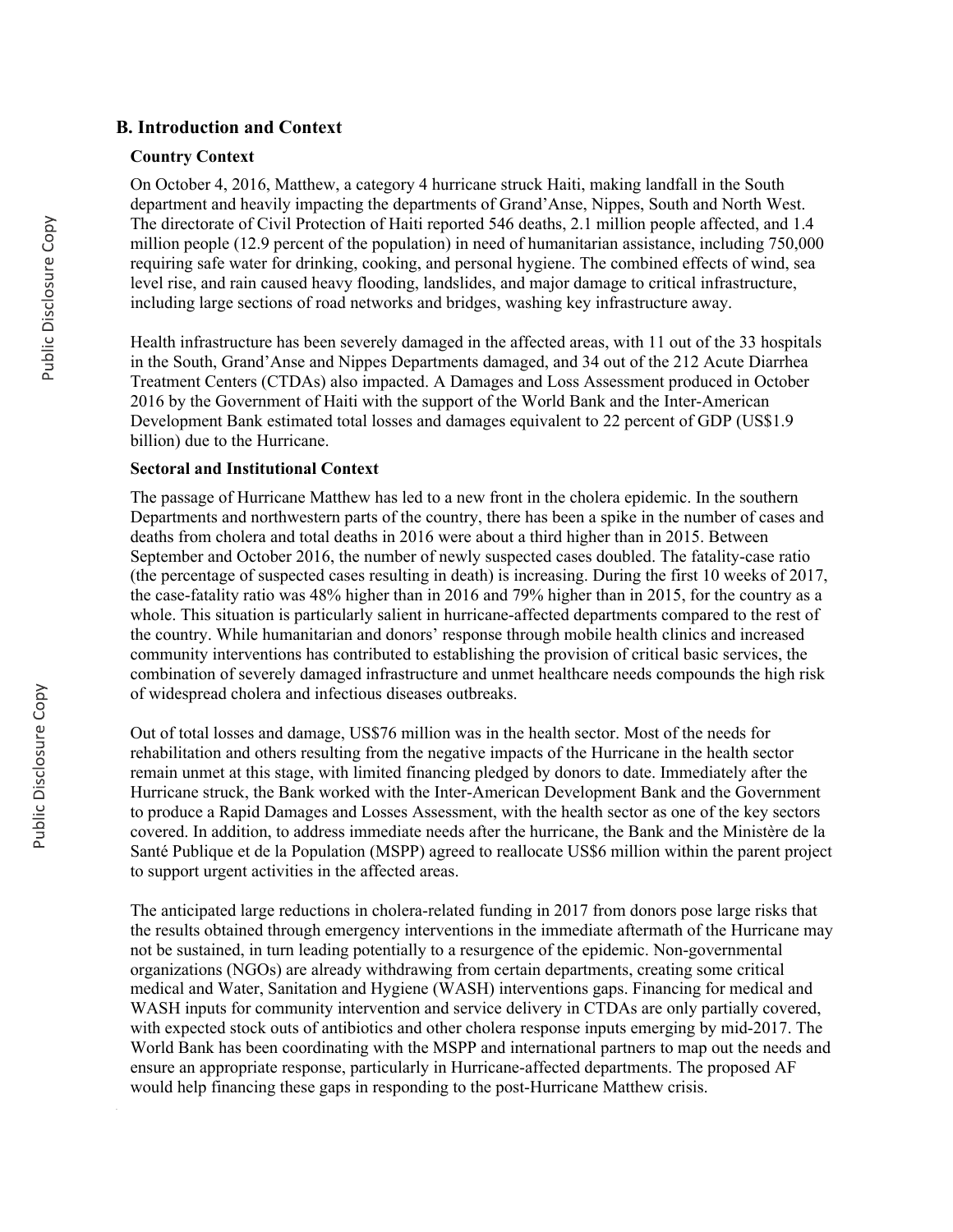#### **C. Proposed Development Objective(s)**

#### **Original Project Development Objective(s) - Parent**

The objective of the proposed Project is to increase the access and use of maternal and child health, nutrition and other social services in the Recipient?s territory. The Project will support services in at least three Departments with a total catchment population of around 1.8 million people, targeting pregnant women,children under five and vulnerable families.Progress on the objectives of the Project will be measured by the following:(i) percent of children under five immunized; (ii) percent of institutional deliveries; (iii) contraceptive prevalence rate; and (iv) decrease in percentage of families categorized as extremely vulnerable.

#### **Proposed Project Development Objective(s) - Additional Financing**

To increase the access and use of maternal and child health services, strengthen cholera control, and improve targeting of social services in the Recipient's territory, with a particular focus on areas affected by Hurricane Matthew.

#### **Key Results**

The project and its AF will aim to achieve the following key results:

1) Increase number of Children under five years old immunized in departments covered by the project (49% by 2019)

2) Increase the number of Institutional deliveries in facilities covered by the project (22 by 2019)

3) Increase the Contraceptive prevalence rate in departments covered by the project (24% by 2019)

4) Reducing and maintaining the Cholera Case Fatality Rate under 1% in the whole country.

5) Number of households included in the social registry (300,000 by 2019)

#### **D. Project Description**

The rationale for the proposed AF is to scale-up activities under the parent project, and also to address a financing gap, in line with OP 10.00 on AF. The AF will specifically scale up maternal and child health services, and strengthen the response to cholera epidemic in areas affected by the Hurricane with a particular focus on (i) scaled-up cholera-targeted activities (e.g. rapid response activities, treatment of cholera cases, essential medicines and supplies, quality assurance and logistics activities, and cholera laboratory capacity); and (ii) small-scale health facility and drug warehouses rehabilitation efforts, under the scaling-up. In addition, the AF would address the financing gap created unexpectedly under the parent project due to reallocation of funds from the parent Project's originally planned activities to Hurricane response efforts. An additional US\$2 million would finance the stewardship capacity of the Ministry of Public Health and Population (the implementing agency) to implement and monitor project activities in Departments affected by the Hurricane.

The project has 3 components:

#### **Component Name:**

Component 1: Providing Maternal and Child Health, Nutrition and Social Services.

#### **Comments ( optional)**

This component mostly supports the strengthening of maternal and child health services through a Results-Based Financing approach as well as activities aimed at responding to the cholera epidemic and other infectious diseases.

#### **Component Name:**

Component 2: Strengthening the Stewardship and Management Capacity of Government.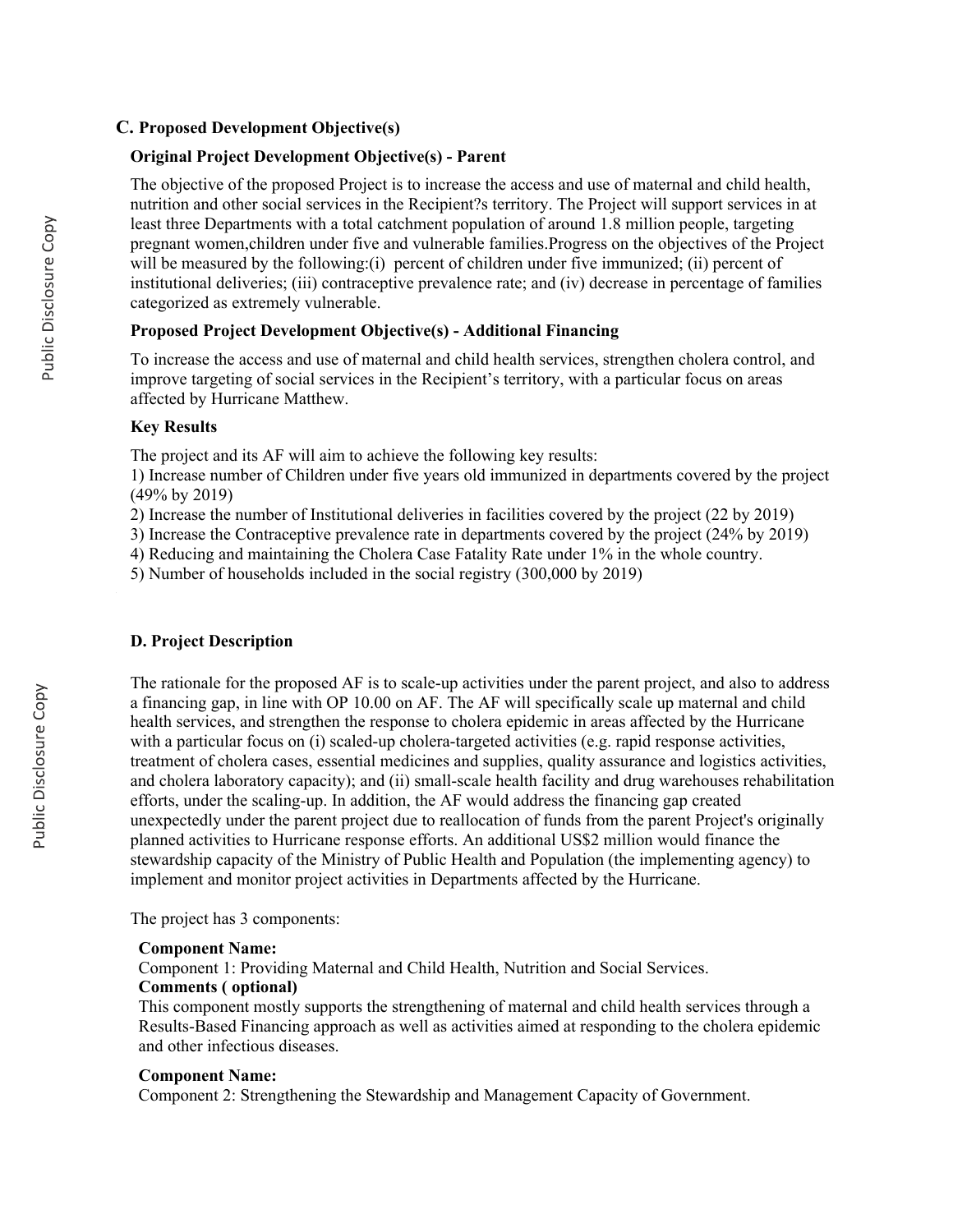#### **Comments ( optional)**

This Component aims at strengthening the overall stewardship capacity of the government, including the development of a robust social registry for the identification and tracking of beneficiaries and social assistance programs.

The AF will provide an additional US\$2 million for Sub-Component 2.1, for strengthening the Ministry of Health management capacity in Departments affected by the Hurricane.

#### **Component Name:**

Component 3: Piloting Vulnerability Indicators for More Targeted Social Service Deliver. **Comments ( optional)**

The component will support IHSI in building of capacity for IHSI staff and preparing the Fifth Demographic and Housing Census (a Census was last conducted in 2003). No change is proposed under this AF.

#### **E. Project location and Salient physical characteristics relevant to the safeguard analysis (if known)**

South, Grande Anse, Nippes, Northwest, North, Center, North East

### **F. Environmental and Social Safeguards Specialists**

Asli Gurkan( GSU04 )

Nicolas Kotschoubey( GEN04 )

## **II. IMPLEMENTATION**

There will be no change in implementation arrangements. The current implementation arrangements have proven generally robust and have yielded good results. Therefore, the activities under the proposed AF will be implemented through the Ministry of Public Health and Population (MSPP) – the implementation agency for the bulk of the funds under the parent Project – using the same implementation arrangements as under the parent Project. When needed, the project will continue building upon successful contracting arrangements with UN agencies for specific activities for which they have a comparative advantage, especially in responding to emergency situations and procuring pharmaceuticals.

| <b>Safeguard Policies</b>              | Triggered? | <b>Explanation (Optional)</b>                                                                                                                                                                                                                                                                                                                                                                                                                                                                                                                                                                                   |
|----------------------------------------|------------|-----------------------------------------------------------------------------------------------------------------------------------------------------------------------------------------------------------------------------------------------------------------------------------------------------------------------------------------------------------------------------------------------------------------------------------------------------------------------------------------------------------------------------------------------------------------------------------------------------------------|
| Environmental Assessment OP/BP<br>4.01 | Yes        | Activities likely to trigger safeguard policies<br>are mainly associated with the delivery of<br>health and essential social services, the<br>management of healthcare and medical waste,<br>accidental wastewater/sewage discharge from<br>health facilities, and Environmental Health<br>and Safety (EHS) during construction. OP<br>4.01 Environmental Assessment is triggered<br>due to the risks associated with the<br>inappropriate management, disposal and<br>elimination of medical and healthcare waste.<br>The ESMF prepared for the Project includes<br>measures to prevent, minimize and mitigate |

## **III. SAFEGUARD POLICIES THAT MIGHT APPLY**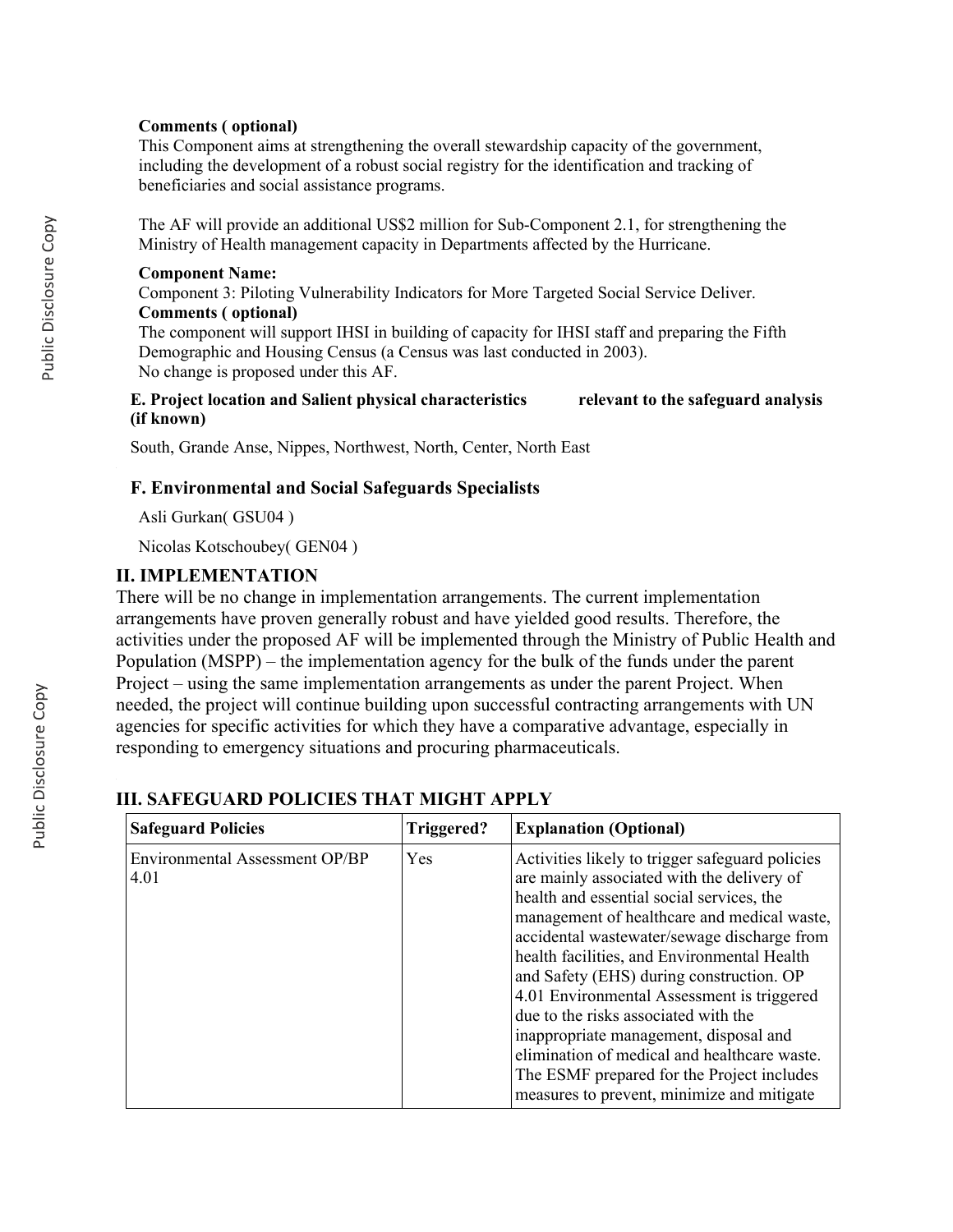|  | potential risks related to the inappropriate<br>handling, classification, transportation,<br>disposal and elimination of hazardous<br>healthcare and pharmaceutical waste as well<br>as toxic healthcare waste and the inadequate<br>management of disposal sites. Chlorine for<br>water treatment at the facility level will be<br>provided and handled by the government<br>National Water and Sanitation Agency<br>DINEPA. Under component 2.1,<br>(Strengthening MSPP's stewardship and<br>management capacity) the project will finance<br>(for areas covered by the project) an improved<br>and project-specific healthcare waste<br>management strategy and plan, as well as |
|--|-------------------------------------------------------------------------------------------------------------------------------------------------------------------------------------------------------------------------------------------------------------------------------------------------------------------------------------------------------------------------------------------------------------------------------------------------------------------------------------------------------------------------------------------------------------------------------------------------------------------------------------------------------------------------------------|
|  | strengthening the implementation of the<br>existing "National Strategic Plan for Medical<br>Waste Management" and the "National Policy<br>for Secure Injection and Healthcare Waste<br>Management"- all through goods, consultants'<br>services and training.                                                                                                                                                                                                                                                                                                                                                                                                                       |
|  | Moreover, the Project includes mechanisms to<br>enhance positive impacts, address grievances<br>and improve environmental management. For<br>the AF, the ESMF and the RPF were<br>consulted with stakeholders and the results<br>integrated in the final documents. The ESMF<br>and the RPF have been disclosed in country<br>and at the World Bank's website on May 3,<br>2017.                                                                                                                                                                                                                                                                                                    |
|  | Social risks and impacts: On the social side,<br>no major safeguards risks are expected.<br>Potential risks may include conflicts/tensions<br>between beneficiaries and non-beneficiaries of<br>the project if the selection of activities is not<br>properly communicated in the targeted<br>localities. Health and Safety Concerns in<br>construction will be mitigated by appropriate<br>works supervision. Community health and<br>safety concerns will be important under the                                                                                                                                                                                                  |
|  | AF, given the serious rise of cholera rates in<br>the aftermath of Hurricane Matthew. Labor<br>influx is not expected to be a cause of concern<br>under the AF. Risks linked to labor influx will<br>be mitigated by prioritizing local labor and<br>ensuring clarity on where laborers coming<br>from outside will be hosted through their stay<br>period and ensuring that construction                                                                                                                                                                                                                                                                                           |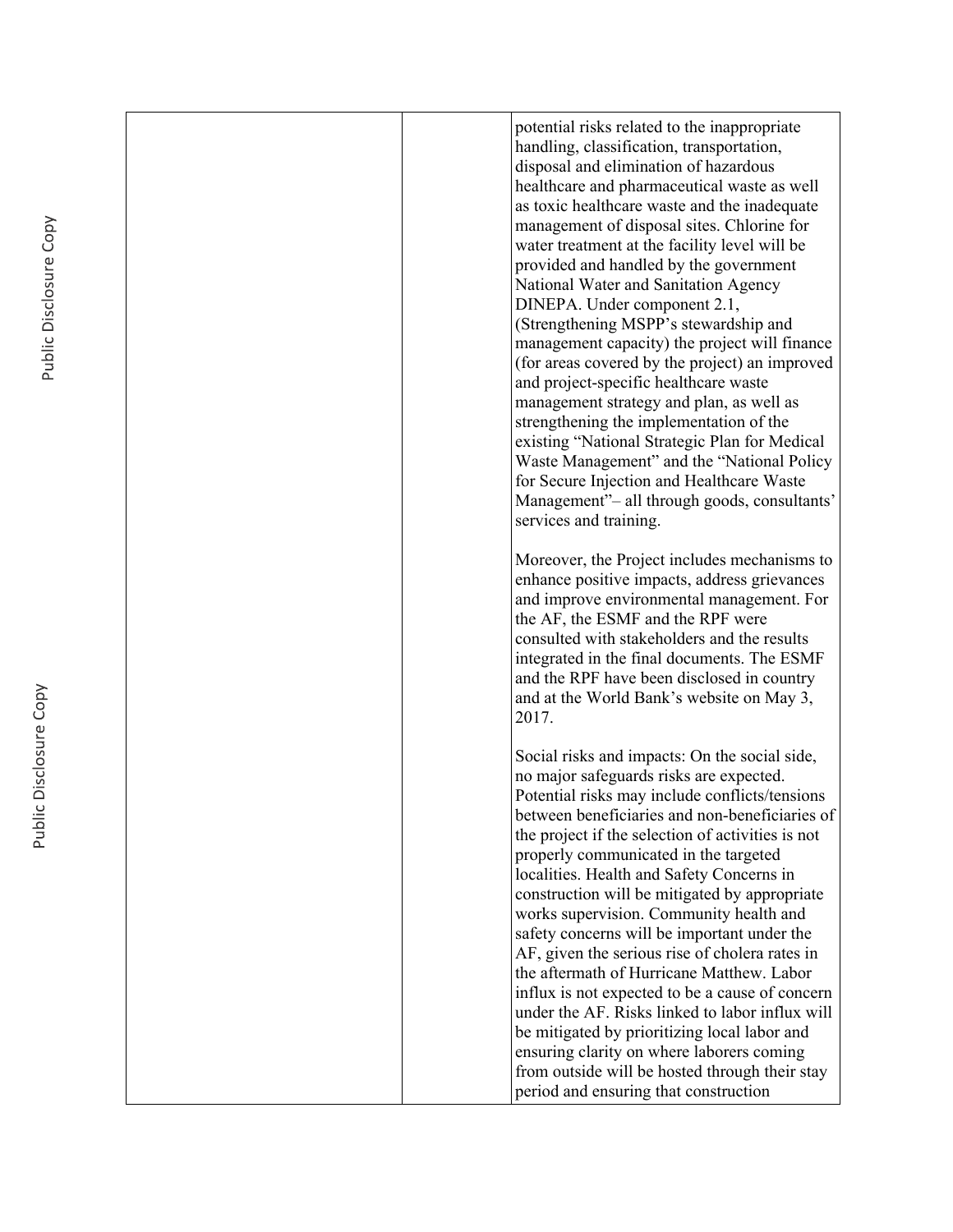|                                           |                | company contracts are consistent with ESMF<br>and RPF provisions.                                                                                                                                                                                                                                                                                                                                                                                                                                                                                                                                                                    |
|-------------------------------------------|----------------|--------------------------------------------------------------------------------------------------------------------------------------------------------------------------------------------------------------------------------------------------------------------------------------------------------------------------------------------------------------------------------------------------------------------------------------------------------------------------------------------------------------------------------------------------------------------------------------------------------------------------------------|
| Natural Habitats OP/BP 4.04               | N <sub>o</sub> | Project activities will not involve the<br>conversion or degradation of critical natural<br>habitats. No major civil works, building<br>construction or extension will be supported by<br>the Project. Only minor and interior<br>rehabilitation works will be carried out in<br>existing health facilities in order to ensure the<br>appropriate delivery of care. Thus, no land or<br>water where native plants and animal species<br>predominate will be affected. Therefore, this<br>policy will not be triggered as defined by the<br><b>Bank Operational Policies.</b>                                                         |
| Forests OP/BP 4.36                        | N <sub>0</sub> | Project activities will be undertaken in<br>existing health facilities and communes.<br>Project activities will not have any negative<br>impact on the health or quality of forest, on<br>people's interaction with forests or affect<br>people's rights, welfare or level of dependence<br>with forests. The Project does not aim to bring<br>changes on forest Management or protection.<br>Thus, this policy will not be triggered as<br>defined by the Bank Operational Policies.                                                                                                                                                |
| Pest Management OP 4.09                   | Yes            | The MSPP and FAES will continue to use<br>only WHO/PAHO authorized products to<br>ensure adequate hygiene and sanitation<br>conditions in health facilities.<br>However, given that the project will generate<br>medical waste that could potentially be linked<br>to the storage and management of pesticides,<br>this OP is triggered.<br>There will be no purchase or increased usage<br>of pesticides under the AF. The storage and<br>manipulation of medical waste and other toxic<br>products will be defined in the Medical Waste<br>Management Plan and provisions for such<br>plan have been included in the updated ESMF. |
| Physical Cultural Resources OP/BP<br>4.11 | Yes            | Given the nature of project activities, the<br>likelihood of finding physical cultural<br>resources is low. However, as part of the<br>small-scale rehabilitation activities, some<br>physical, or cultural heritage resources could<br>be discovered under chance find procedures.<br>This OP is thus triggered. The ESMF<br>addresses chance find procedures, including                                                                                                                                                                                                                                                            |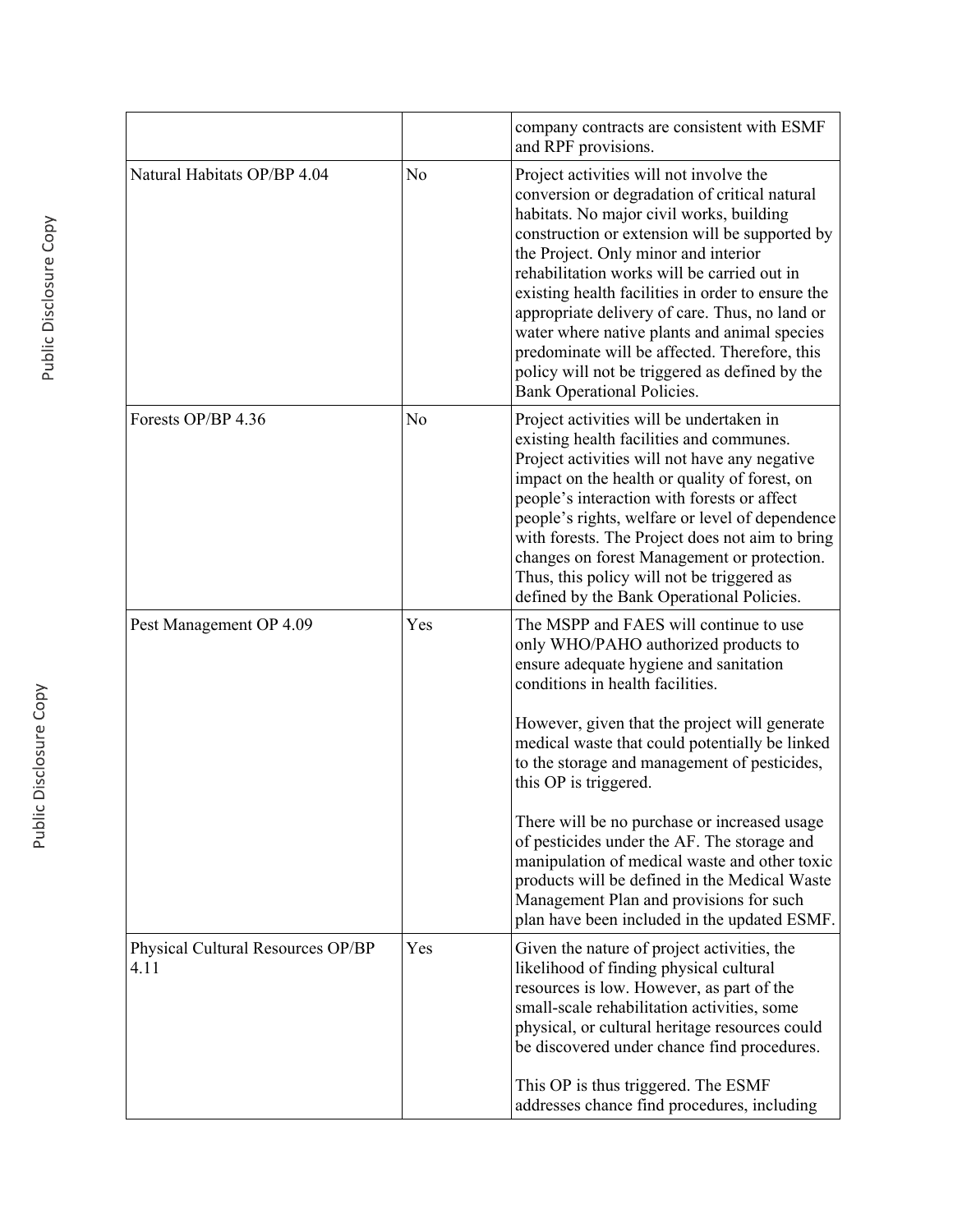|                                     |     | identifying entities responsible.                                                                                                                                                                                                                                                                                                                                                                                                                                                                                                                                                                                                                                                                                                                                                                                                                                                                                                                                                                                                                                                                                                                                                                                                                                                                                                                                                                                                                                                                                                                                                                                                                                                                                                                                                                                       |
|-------------------------------------|-----|-------------------------------------------------------------------------------------------------------------------------------------------------------------------------------------------------------------------------------------------------------------------------------------------------------------------------------------------------------------------------------------------------------------------------------------------------------------------------------------------------------------------------------------------------------------------------------------------------------------------------------------------------------------------------------------------------------------------------------------------------------------------------------------------------------------------------------------------------------------------------------------------------------------------------------------------------------------------------------------------------------------------------------------------------------------------------------------------------------------------------------------------------------------------------------------------------------------------------------------------------------------------------------------------------------------------------------------------------------------------------------------------------------------------------------------------------------------------------------------------------------------------------------------------------------------------------------------------------------------------------------------------------------------------------------------------------------------------------------------------------------------------------------------------------------------------------|
| Indigenous Peoples OP/BP 4.10       | No  | The policy is not triggered because there are<br>no groups in Haiti who meet the definition of<br>IPs of OP 4.10.                                                                                                                                                                                                                                                                                                                                                                                                                                                                                                                                                                                                                                                                                                                                                                                                                                                                                                                                                                                                                                                                                                                                                                                                                                                                                                                                                                                                                                                                                                                                                                                                                                                                                                       |
| Involuntary Resettlement OP/BP 4.12 | Yes | Resettlements were not foreseen at the time of<br>the appraisal of the Parent Project, because the<br>scope of rehabilitation activities was originally<br>expected to be limited. Hence the Parent<br>Project did not trigger OP 4.12. However, the<br>proposed Additional Financing will<br>significantly scale up rehabilitation activities<br>as a part of the response to Hurricane<br>Matthew. Hence the AF will trigger OP 4.12<br>because the scaling-up of rehabilitation<br>activities may, temporarily affect the income<br>sources and livelihood activities of households<br>and businesses. Land acquisition leading to<br>involuntary resettlement is not expected under<br>this project. A Resettlement Policy<br>Framework (RPF) has been prepared and<br>discussed during preliminary consultations on<br>April 18 and 20, 2017 in the country. The<br>results of these discussions were incorporated<br>into the document. Official consultations were<br>undertaken during the week of April 22 and<br>the RPF was disclosed on May 3, 2017 in<br>country and at the World Bank's website.<br>The Project finances the rehabilitation of<br>existing health facilities and drug warehouses.<br>The AF will be a continuation of these works<br>financed under the Parent Project. The<br>infrastructure to be rehabilitated is of small<br>size consisting mostly of fixing walls,<br>windows, doors, minor electrical and water<br>systems repairs, and facility fences. The size<br>of the target structure for rehabilitation could<br>include both small size rural health clinics as<br>well as hospitals according to a preliminary<br>list of potential sub-projects prepared by the<br>project team.<br>Potential resettlement may occur under the<br>Parent Project and its AF due to: (i) |
|                                     |     | replacement or repair for lost or damaged<br>infrastructure, (ii) restoration or repair of<br>community infrastructure, and (iii) business<br>interruption and loss of economic income.<br>Possible affected people could be either                                                                                                                                                                                                                                                                                                                                                                                                                                                                                                                                                                                                                                                                                                                                                                                                                                                                                                                                                                                                                                                                                                                                                                                                                                                                                                                                                                                                                                                                                                                                                                                     |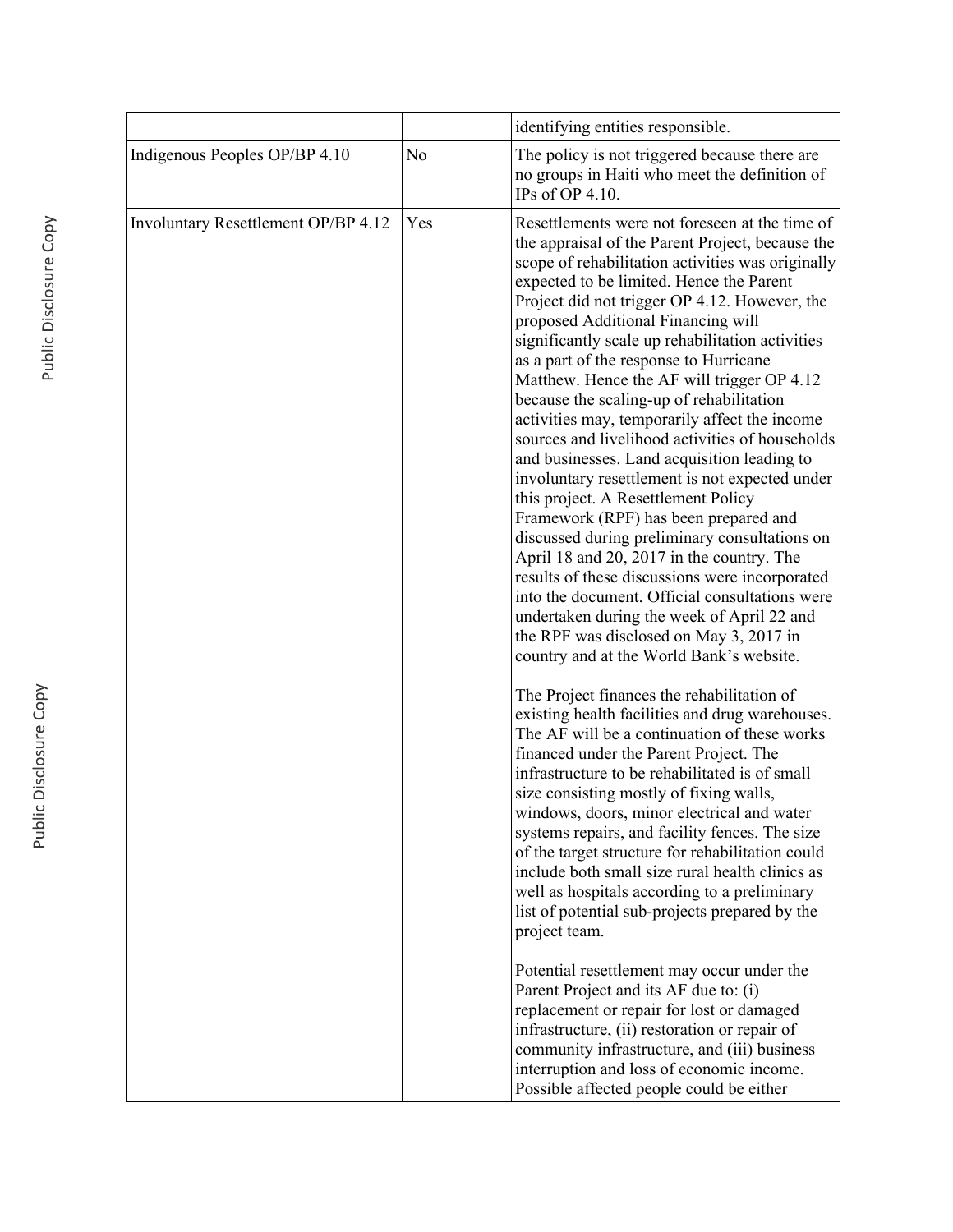|                                                   |                | squatters, owners or renters of property, as<br>well as street vendors, owners of kiosks or<br>individuals involved in other economic<br>livelihood activities. As the rehabilitation<br>efforts will target existing structures, physical<br>resettlement of household or land acquisition<br>is not expected under the AF.                                                    |
|---------------------------------------------------|----------------|---------------------------------------------------------------------------------------------------------------------------------------------------------------------------------------------------------------------------------------------------------------------------------------------------------------------------------------------------------------------------------|
|                                                   |                | The list of localities to benefit from<br>rehabilitation is currently tentative. It will be<br>finalized during project implementation. Site-<br>specific Resettlement Action Plans (RAPs)<br>will be prepared during the implementation<br>stage, if needed. No work will be commenced<br>prior to the preparation and implementation of<br>appropriate safeguard instruments. |
| Safety of Dams OP/BP 4.37                         | No             | The Project will not include activities related<br>to dams as defined by the WB policy.                                                                                                                                                                                                                                                                                         |
| Projects on International Waterways<br>OP/BP 7.50 | No             | The Project will not include activities related<br>to international waterways as defined by the<br>WB policy.                                                                                                                                                                                                                                                                   |
| Projects in Disputed Areas OP/BP<br>7.60          | N <sub>o</sub> | The Project will not include activities related<br>to disputed areas as defined by the WB policy.                                                                                                                                                                                                                                                                               |

## **IV. Key Safeguard Policy Issues and Their Management**

### *A. Summary of Key Safeguard Issues*

**1. Describe any safeguard issues and impacts associated with the proposed project. Identify and describe any potential large scale, significant and/or irreversible impacts:**

The impacts of the project are expected to be small-scale and limited. The overall project is classified as a Category "B." Impacts from the project include production or mishandling of medical waste; malfunctioning sanitation with outflows to nature (water bodies, soil, land); and inappropriate site management leading to proliferation of vectors (mosquitoes). An Environmental and Social Management Framework (ESMF) was prepared for the parent project in August 2012. It was updated, consulted and disclosed prior to appraisal. An RPF was prepared, consulted and disclosed prior to appraisal as indicated above. Once identification of sites is finalized during project implementation, Environmental and Social Management Plans (ESMPs) and RAPs will be prepared and disclosed as needed.

Safeguards Implementation under the Original Project

Under the original project, safeguards issues (waste, sewage, EHS) were managed in a moderately satisfactory way. Medical waste management could have been improved through better sorting of waste and better disposal. Likewise for wastewater/sewage, management practices were mostly adequate but could be improved. The preferred method is through systematic improvement of systems through programs comprising of identification of needs followed by implementation of action plans, including training, equipping, monitoring and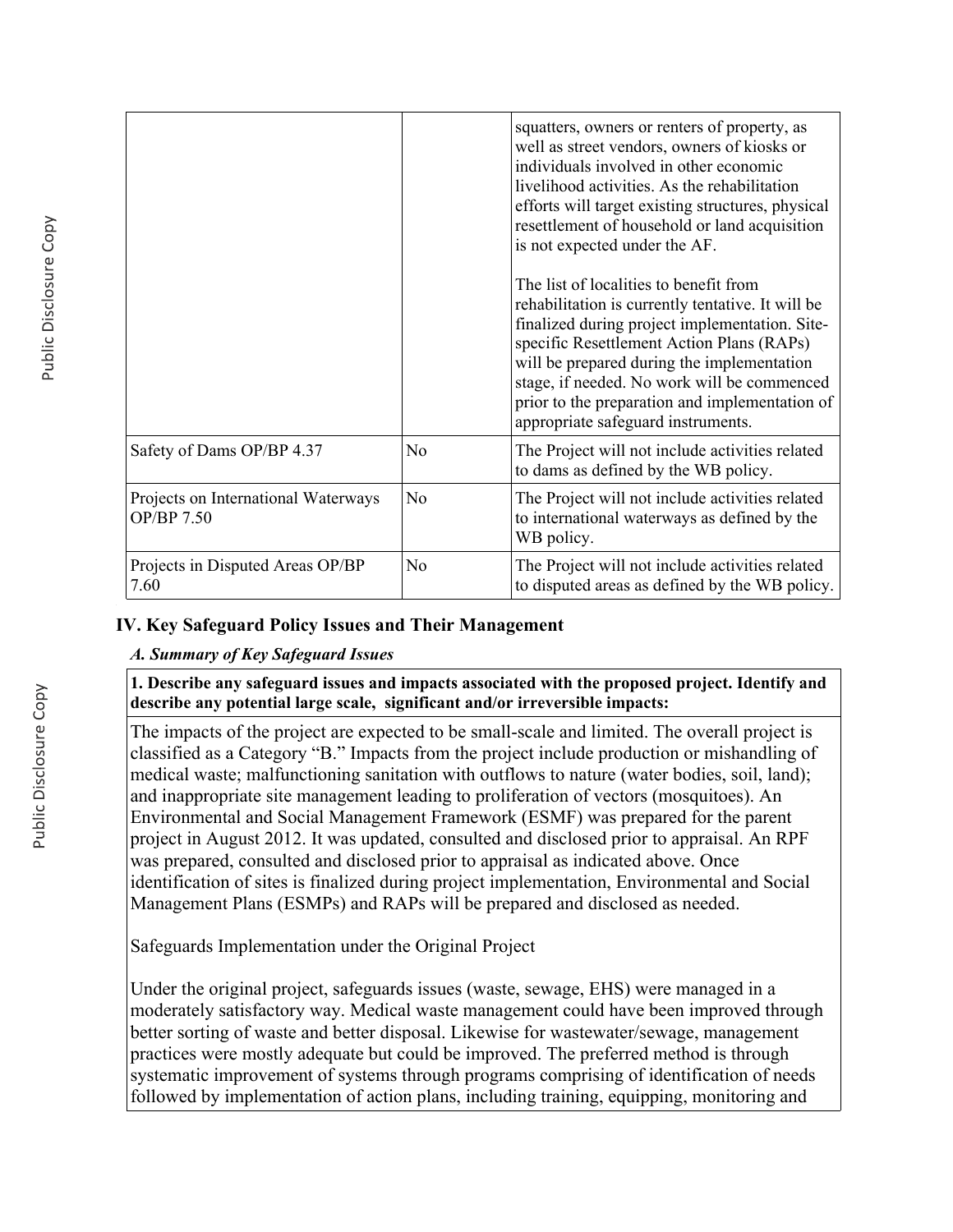evaluating, rather than a piecemeal approach.

OP 4.12 was not triggered under the original project. Therefore, no RAPs have been prepared to date. Social impacts were monitored by various PIU staff, although in a non-structured manner and they were not systematically reflected in the projects M&E reports. In recent discussions with the PIU, it was identified that there was one case of voluntary land donation that took place under the Parent project as part of reconstruction of an Acute Diarrhea Treatment Center. There was a mediation with the local authorities and the parish owner agreed on using the land for the health facility. The task team has requested more detailed documentation retroactively on this case based on an existing voluntary land donation form. The other issue reported under the parent project has been one case of temporary restriction of access to home and minor damage to crops caused by the contractor during reconstruction/rehabilitation activities during the Parent project. The damages were paid by the contractor accordingly. These two cases have revealed that it is important to raise awareness of the PIU on World Bank procedures and trigger OP 4.12 in order to provide effective identification and, if needed, mitigation going forward. Safeguards implementation will be strengthened under the AF, focusing on safeguards issues that were deemed to be implemented in a moderately satisfactory way under the Parent project. The project will hire a Social Development specialist who will strengthen social safeguards implementation. The project will include training on identification of risks, mitigation measures, as well as better reporting and monitoring on safeguards implementation. Although, the AF is expected to finance small-scale rehabilitation only, access issues will receive extra attention under the AF. Positive impact reported: It has also been reported that the rehabilitations have been associated with temporary job creation at the construction site as local merchants would come to sell food and drinks to construction workers.

# Additional Financing

This AF responds to urgent needs to rehabilitate structures consisting mostly of fixing walls, windows, doors, minor electrical and water systems repairs, and facility fences. This AF will target the areas most affected by Hurricane Matthew in Haiti's Southern Peninsula and the Northwest coast, as well as other regions reporting a surge in cholera. The list of localities to benefit from rehabilitation and repair activities will be finalized during implementation.

### **2. Describe any potential indirect and/or long term impacts due to anticipated future activities in the project area:**

Works under both the Parent Project and the AF are not likely to have any long-term negative impacts from the proposed activities. Physical activities considered under this project mostly relate to the rehabilitation and repair of existing infrastructure, which is not expected to produce any large-scale, significant and/or irreversible impacts. Relevant screening and assessment procedures will be used to guide the identification and mitigation of short-term potential adverse impacts.

## **3. Describe any project alternatives (if relevant) considered to help avoid or minimize adverse impacts.**

For both the Parent Project and the AF, the planned works aim mainly at repairing existing health facilities minimizing the footprint of the works. During the initial screening and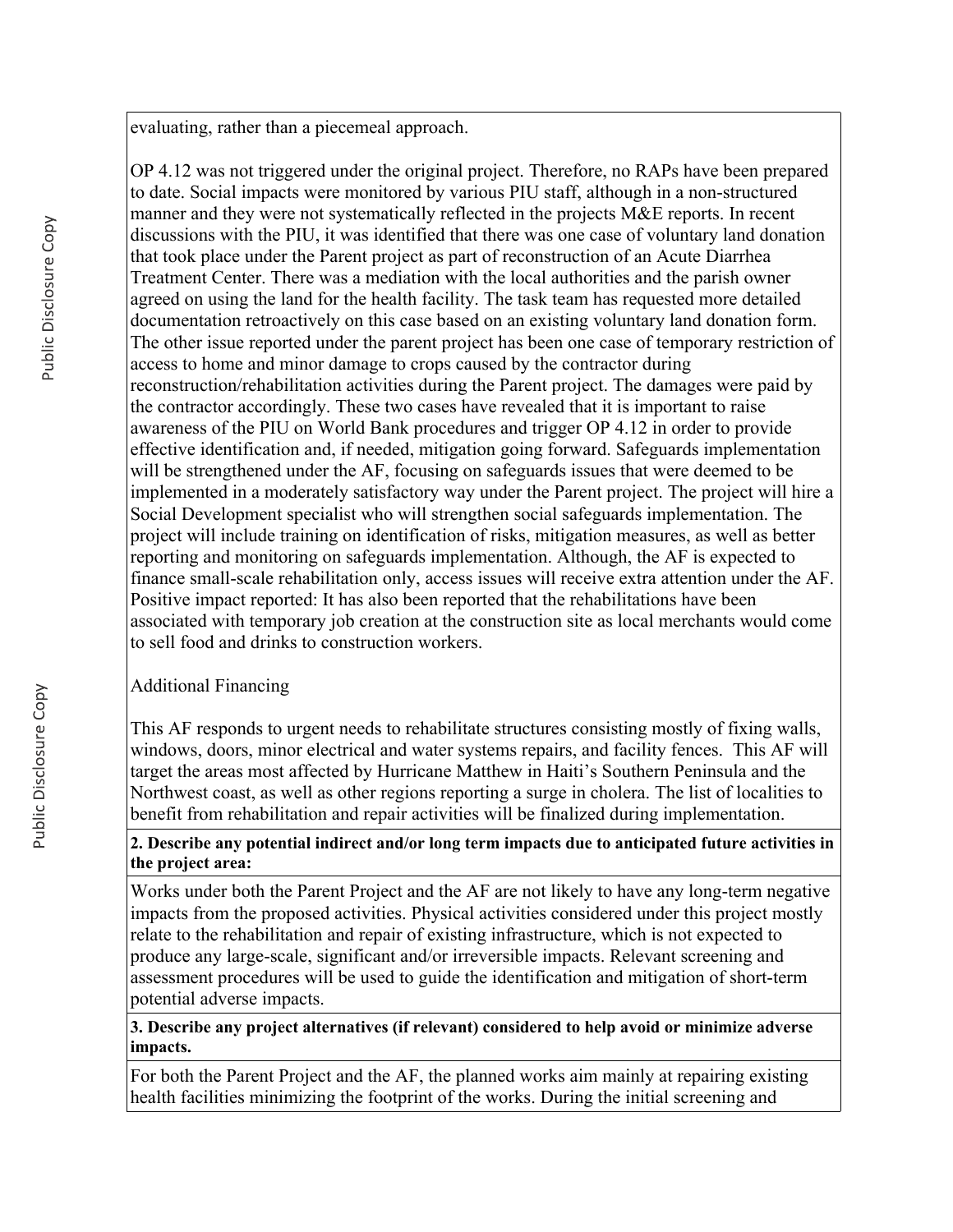finalization of rehabilitation works to be financed, one of the key considerations will be avoiding or minimizing adverse social and resettlement impacts.

Under the AF, it was decided to no longer fund water and sanitation infrastructure through the DINEPA, but to focus on facility-level water and sanitation improvements through the MSPP due to more effective implementation and monitoring arrangements.

**4. Describe measures taken by the borrower to address safeguard policy issues. Provide an assessment of borrower capacity to plan and implement the measures described.**

Under the AF, the project will recruit an environmental specialist and a social development specialist. They will be trained on all safeguards triggered in the project in order to strengthen safeguards implementation. In particular, they will be tasked to monitor and systematically report social safeguards impacts in formats acceptable to the World Bank, and provide support more broadly on community engagement, beneficiary feedback and grievance redress functions. These specialists are expected to be recruited by the beginning of the AF effectiveness.

The Parent project does not currently have staff dedicated primarily to social risks and impacts but this role is played by a coordinator, a supervisor, a health engineer, in the Project implementation Unit, with support from the departmental administration and relevant health centers. These actors each have a primary role and contribute to E&S aspects on a part-time basis, but none has full-time E&S responsibility.

The current capacity for managing environmental and social safeguards will be strengthened under the AF. In addition, given the social nature of the project by design, key project staff seems to be in tune with social issues and are able to discuss them at length in project discussions.

Lessons learned on environmental safeguards from Parent Project and measures to be taken

The main lessons learned include that E&S capacity was limited; that an approach using only the ESMF was only partially successful; and that a systematic approach to addressing persistent issues (medical waste, sanitation, sewage) was necessary. Project interventions in health facilities that were unrelated to water and sanitation (e.g., vaccinations or nutrition) would nevertheless require adequate functioning facilities. Thus, the proposed AF will continue addressing these issues through: (i) the continued use of the ESMF;(ii) the additional focus on water and sanitation management issues under the cholera program stream (Sub-Component 1.2); and (iii) through financing an improved and project-specific healthcare waste management strategy and plan, as well as strengthening the implementation of the already-existing " National Strategic Plan for Medical Waste Management" and the "National Policy for Injection Safety and Healthcare Waste Management" all through goods, consultants' services and training (under component 2.1), for areas covered by the project.

Lessons learned on social safeguards from Parent Project and measures to be taken.

Lesson 1: It is important to have a dedicated safeguards specialist as part of the PIU to track and document social issues and impacts. Under the AF, there will be a specialist assigned to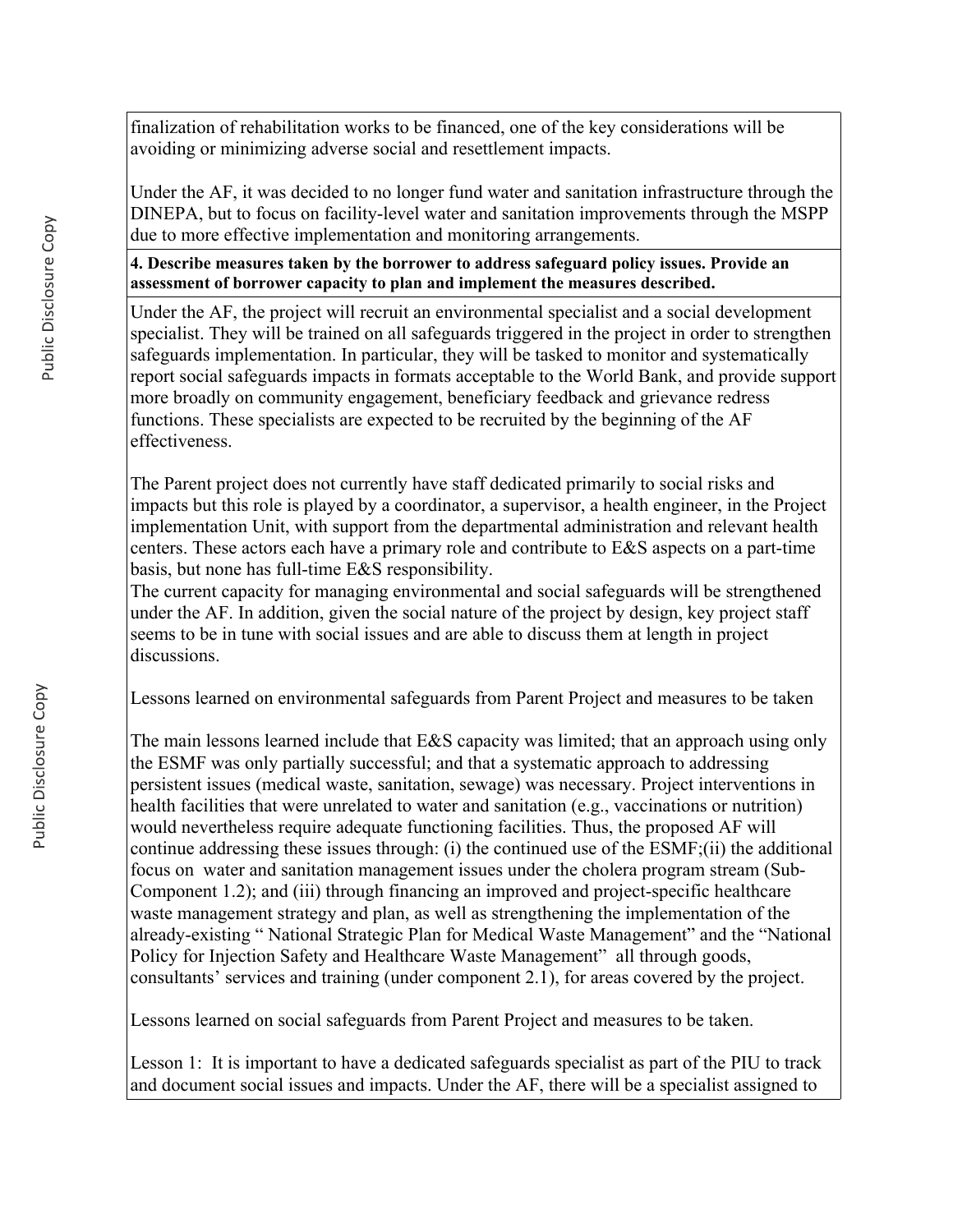focus on social safeguards and social issues at large.

Lesson 2: A well-functioning Grievance Redress Mechanism is needed to keep track of beneficiaries' concerns and provide timely response. Under the parent project, the disputes have been resolved in local, informal ways with the mediation of local and cultural authorities. Under the AF, the safeguards team will help set up a formal Grievance Redress Mechanism for the entire Project, to systematically document, and monitor potential grievances and conflicts. Grievances will be documented by the MSPP and reported as part of the monitoring and evaluation reports.

Lesson 3: The ESMF´s involuntary resettlement screening form is a useful tool to detect potential resettlement risks upfront. Under the Parent Project, there was no systematic screening done for resettlement impacts as part of ESMFs. The upstream screening process will be strengthened under the AF, the first layer of screening will be done under the ESMF/ESMPs through a checklist and when potential are detected, RAPs or abbreviated RAPs will be prepared. The PIU staff under AF will receive a refresher training on OP 4.12 as well as how to screen out social impacts beyond resettlement.

**5. Identify the key stakeholders and describe the mechanisms for consultation and disclosure on safeguard policies, with an emphasis on potentially affected people.**

Key stakeholders include the users and providers of maternal health services in the targeted regions under the project, the central and decentralized-level ministry of health officials, local authorities and civil society groups working in the health sector in Haiti. Preliminary consultations on the RPF and the updated ESMF have taken place on April 18 (in the greater South) and April 20, 2017 (in the greater North) with the participation of stakeholders mentioned above. The participants (both from civil society and local health administrations) advised the PIU to put emphasis on the medical waste management and suggested to have wide-ranging communication throughout project implementation, including in schools to raise awareness on the issue of medical waste. Health authorities at the Departmental level pointed out that they would need support from the PIU in tracking implementation of ESMF/CGES at the local level. The PIU will be hiring two additional specialists on safeguards – an environmental and a social specialist- who will support local governments in these aspects. The participants also suggested to have safeguards implementation meetings in the targeted communities every 6 months.

Feedback from these preliminary consultations has been incorporated into the ESMF and RPF as an annex. The draft documents have been disclosed on the MSPP and World Bank websites on April 21 2017 for virtual consultation. The virtual consultation process was completed and the final RPF and ESMF were disclosed on May 3, 2017.

Throughout project implementation, community information requests and feedback will be channeled through regular meetings between MSPP staff and beneficiaries, and will be filed in specific reporting formats. In addition, community satisfaction surveys are systematically conducted in facilities under the Results-Based Financing scheme.

### *B. Disclosure Requirements*

| Environmental Assessment/Audit/Management Plan/Other |                |  |  |  |  |
|------------------------------------------------------|----------------|--|--|--|--|
| Date of receipt by the Bank                          | $ 21-Apr-2017$ |  |  |  |  |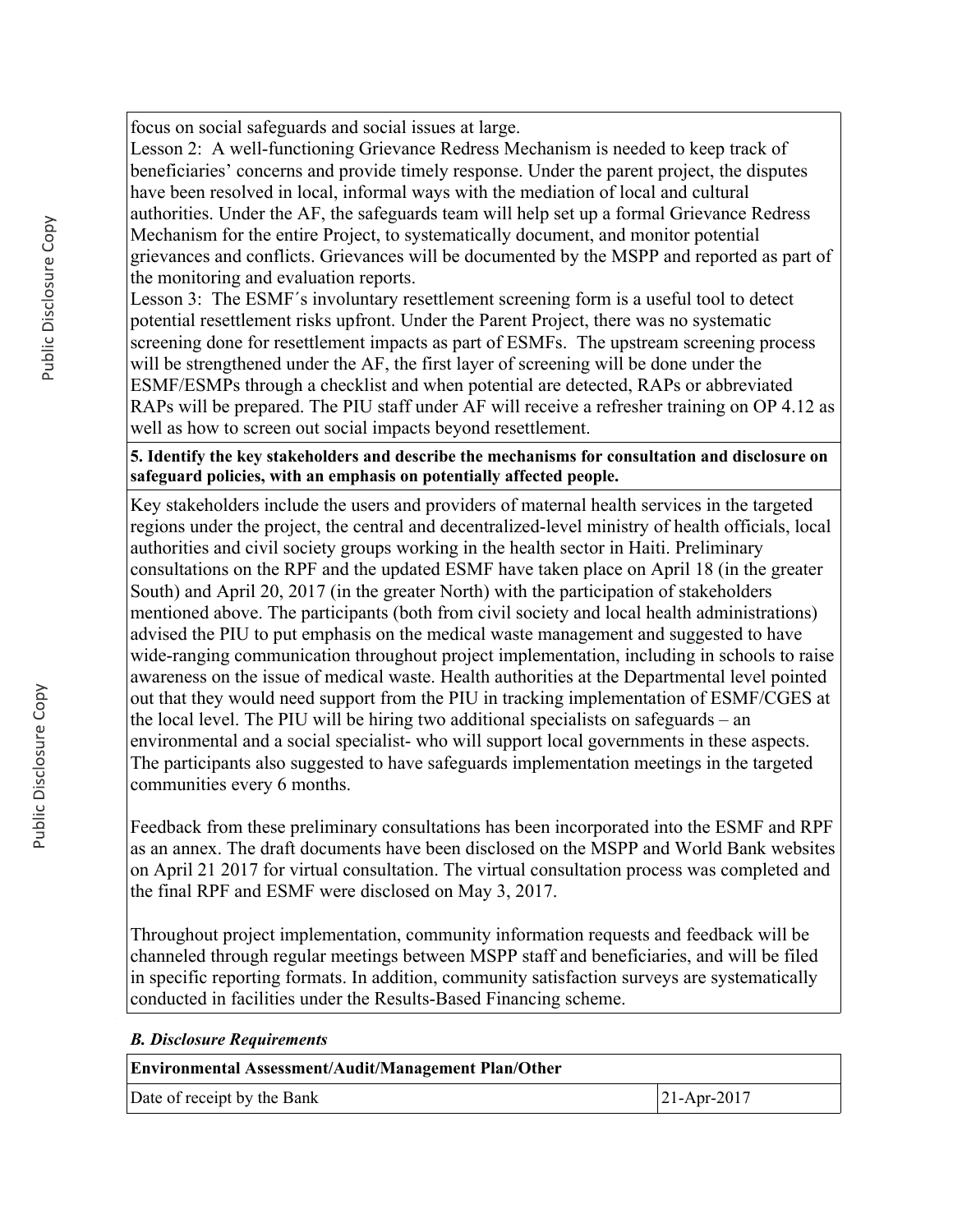| Date of submission to InfoShop                                                                                                                                                                                      | 03-May-2017    |
|---------------------------------------------------------------------------------------------------------------------------------------------------------------------------------------------------------------------|----------------|
| For category A projects, date of distributing the Executive Summary of the<br>EA to the Executive Directors                                                                                                         |                |
| "In country" Disclosure                                                                                                                                                                                             |                |
| Haiti                                                                                                                                                                                                               | $03$ -May-2017 |
| Comments:                                                                                                                                                                                                           |                |
| <b>Resettlement Action Plan/Framework/Policy Process</b>                                                                                                                                                            |                |
| Date of receipt by the Bank                                                                                                                                                                                         | 21-Apr-2017    |
| Date of submission to InfoShop                                                                                                                                                                                      | 03-May-2017    |
| "In country" Disclosure                                                                                                                                                                                             |                |
| Haiti                                                                                                                                                                                                               | 03-May-2017    |
| Comments:                                                                                                                                                                                                           |                |
| Haiti                                                                                                                                                                                                               |                |
| Comments:                                                                                                                                                                                                           |                |
| <b>Pest Management Plan</b>                                                                                                                                                                                         |                |
| Was the document disclosed prior to appraisal?                                                                                                                                                                      | NA             |
| Date of receipt by the Bank                                                                                                                                                                                         | NA             |
| Date of submission to InfoShop                                                                                                                                                                                      | NA             |
| "In country" Disclosure                                                                                                                                                                                             |                |
| Haiti                                                                                                                                                                                                               |                |
| Comments:                                                                                                                                                                                                           |                |
| If the project triggers the Pest Management and/or Physical Cultural Resources policies, the<br>respective issues are to be addressed and disclosed as part of the Environmental<br><b>Assessment/Audit/or EMP.</b> |                |
|                                                                                                                                                                                                                     |                |

# *C. Compliance Monitoring Indicators at the Corporate Level*

| <b>OP/BP/GP 4.01 - Environment Assessment</b>                                         |     |     |                |           |  |
|---------------------------------------------------------------------------------------|-----|-----|----------------|-----------|--|
| Does the project require a stand-alone EA                                             | Yes | [X] | N <sub>0</sub> | <b>NA</b> |  |
| (including EMP) report?                                                               |     |     |                |           |  |
| If yes, then did the Regional Environment Unit                                        |     |     |                |           |  |
| or Practice Manager (PM) review and approve                                           |     | [X] | N <sub>0</sub> | <b>NA</b> |  |
| the EA report?                                                                        |     |     |                |           |  |
| Are the cost and the accountabilities for the<br>EMP incorporated in the credit/loan? | Yes | [X] | No.            | <b>NA</b> |  |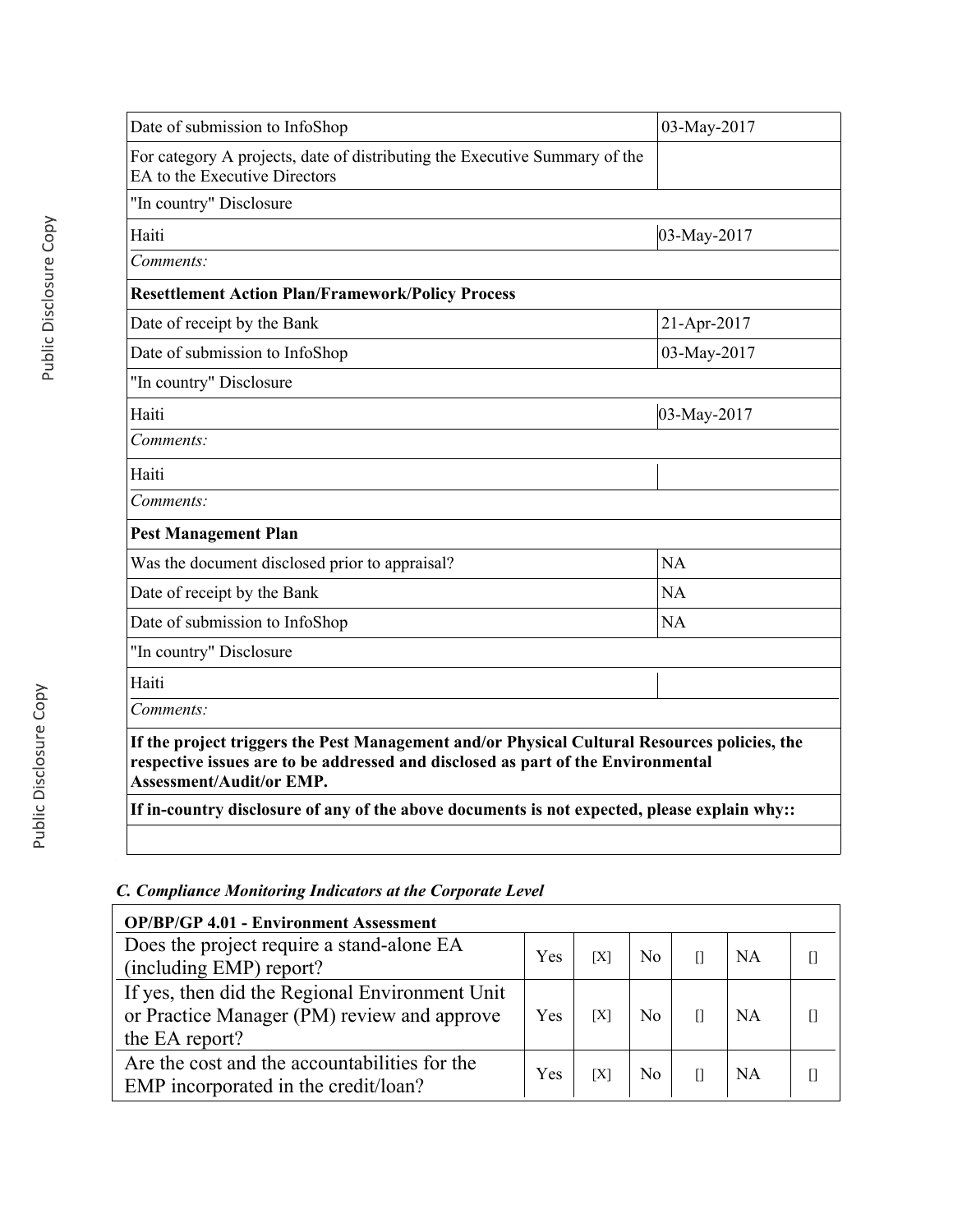| <b>OP 4.09 - Pest Management</b>                                                                                                                                                                                 |     |                                                                                                                                                                                          |                |                                                                                                                                                                 |            |                                                                                                                                                                                                                                                                                                                                                                      |
|------------------------------------------------------------------------------------------------------------------------------------------------------------------------------------------------------------------|-----|------------------------------------------------------------------------------------------------------------------------------------------------------------------------------------------|----------------|-----------------------------------------------------------------------------------------------------------------------------------------------------------------|------------|----------------------------------------------------------------------------------------------------------------------------------------------------------------------------------------------------------------------------------------------------------------------------------------------------------------------------------------------------------------------|
| Does the EA adequately address the pest<br>management issues?                                                                                                                                                    | Yes | [X]                                                                                                                                                                                      | N <sub>0</sub> | $\begin{bmatrix} 1 \end{bmatrix}$                                                                                                                               | <b>NA</b>  | $[$                                                                                                                                                                                                                                                                                                                                                                  |
| Is a separate PMP required?                                                                                                                                                                                      | Yes | $\begin{bmatrix} 1 \end{bmatrix}$                                                                                                                                                        | N <sub>0</sub> | [X]                                                                                                                                                             | <b>NA</b>  |                                                                                                                                                                                                                                                                                                                                                                      |
| If yes, has the PMP been reviewed and<br>approved by a safeguards specialist or PM?<br>Are PMP requirements included in project<br>design?If yes, does the project team include a<br>Pest Management Specialist? | Yes | $\begin{bmatrix} 1 \end{bmatrix}$                                                                                                                                                        | N <sub>0</sub> | $[$                                                                                                                                                             | <b>NA</b>  | [X]                                                                                                                                                                                                                                                                                                                                                                  |
| <b>OP/BP 4.11 - Physical Cultural Resources</b>                                                                                                                                                                  |     |                                                                                                                                                                                          |                |                                                                                                                                                                 |            |                                                                                                                                                                                                                                                                                                                                                                      |
| Does the EA include adequate measures related<br>to cultural property?                                                                                                                                           | Yes | [X]                                                                                                                                                                                      | N <sub>0</sub> | $\begin{bmatrix} 1 \end{bmatrix}$                                                                                                                               | <b>NA</b>  | $[$                                                                                                                                                                                                                                                                                                                                                                  |
| Does the credit/loan incorporate mechanisms to<br>mitigate the potential adverse impacts on<br>cultural property?                                                                                                | Yes | $[] \centering \includegraphics[width=0.47\textwidth]{images/TrDiS-Architecture.png} \caption{The 3D (top) and 4D (bottom) are shown in the left and right.} \label{TrDiS-Architecture}$ | N <sub>0</sub> | $\begin{bmatrix} 1 \end{bmatrix}$                                                                                                                               | <b>NA</b>  | [X]                                                                                                                                                                                                                                                                                                                                                                  |
| <b>OP/BP 4.12 - Involuntary Resettlement</b>                                                                                                                                                                     |     |                                                                                                                                                                                          |                |                                                                                                                                                                 |            |                                                                                                                                                                                                                                                                                                                                                                      |
| Has a resettlement plan/abbreviated plan/policy<br>framework/process framework (as appropriate)<br>been prepared?                                                                                                | Yes | [X]                                                                                                                                                                                      | No             | $\begin{bmatrix} 1 \end{bmatrix}$                                                                                                                               | <b>NA</b>  | $[$                                                                                                                                                                                                                                                                                                                                                                  |
| If yes, then did the Regional unit responsible for<br>safeguards or Practice Manager review the<br>plan?                                                                                                         | Yes | [X]                                                                                                                                                                                      | N <sub>o</sub> | $\begin{bmatrix} 1 \end{bmatrix}$                                                                                                                               | <b>NA</b>  | $[]$                                                                                                                                                                                                                                                                                                                                                                 |
| Is physical displacement/relocation expected?                                                                                                                                                                    | Yes | $\begin{bmatrix} 1 \end{bmatrix}$                                                                                                                                                        | N <sub>0</sub> | [X]                                                                                                                                                             | <b>TBD</b> | $[$                                                                                                                                                                                                                                                                                                                                                                  |
| Is economic displacement expected? (loss of<br>assets or access to assets that leads to loss of<br>income sources or other means of livelihoods)                                                                 | Yes |                                                                                                                                                                                          | N <sub>0</sub> | $[$                                                                                                                                                             | <b>TBD</b> | [X]                                                                                                                                                                                                                                                                                                                                                                  |
| The World Bank Policy on Disclosure of Information                                                                                                                                                               |     |                                                                                                                                                                                          |                |                                                                                                                                                                 |            |                                                                                                                                                                                                                                                                                                                                                                      |
| Have relevant safeguard policies documents<br>been sent to the World Bank's Infoshop?                                                                                                                            | Yes | [X]                                                                                                                                                                                      | N <sub>0</sub> | $\begin{bmatrix} 1 \end{bmatrix}$                                                                                                                               | NA         | $[$                                                                                                                                                                                                                                                                                                                                                                  |
| Have relevant documents been disclosed in-<br>country in a public place in a form and language<br>that are understandable and accessible to<br>project-affected groups and local NGOs?                           | Yes | [X]                                                                                                                                                                                      | N <sub>0</sub> |                                                                                                                                                                 | <b>NA</b>  | $[]$                                                                                                                                                                                                                                                                                                                                                                 |
| <b>All Safeguard Policies</b>                                                                                                                                                                                    |     |                                                                                                                                                                                          |                |                                                                                                                                                                 |            |                                                                                                                                                                                                                                                                                                                                                                      |
| Have satisfactory calendar, budget and clear<br>institutional responsibilities been prepared for<br>the implementation of measures related to<br>safeguard policies?                                             | Yes | [X]                                                                                                                                                                                      | N <sub>0</sub> | $[$                                                                                                                                                             | <b>NA</b>  | $[] \centering \includegraphics[width=0.47\textwidth]{images/Transr1.png} \caption{The 3D (black) model for the 3D (black) model. The 3D (black) model is shown in the left and right.} \label{fig:class}$                                                                                                                                                           |
| Have costs related to safeguard policy measures                                                                                                                                                                  | Yes | $[X]$                                                                                                                                                                                    | N <sub>o</sub> | $[] \centering \includegraphics[width=0.47\textwidth]{images/TrDiM1.png} \caption{The 3D (blue) and 4D (blue) are shown in the left and right.} \label{TrDiM1}$ | NA         | $[] \centering \includegraphics[width=0.47\textwidth]{images/TransY_1.png} \caption{The first two different values of $100$ K, $100$ K, $100$ K, $100$ K, $100$ K, $100$ K, $100$ K, $100$ K, $100$ K, $100$ K, $100$ K, $100$ K, $100$ K, $100$ K, $100$ K, $100$ K, $100$ K, $100$ K, $100$ K, $100$ K, $100$ K, $100$ K, $100$ K, $100$ K, $100$ K, $100$ K, $10$ |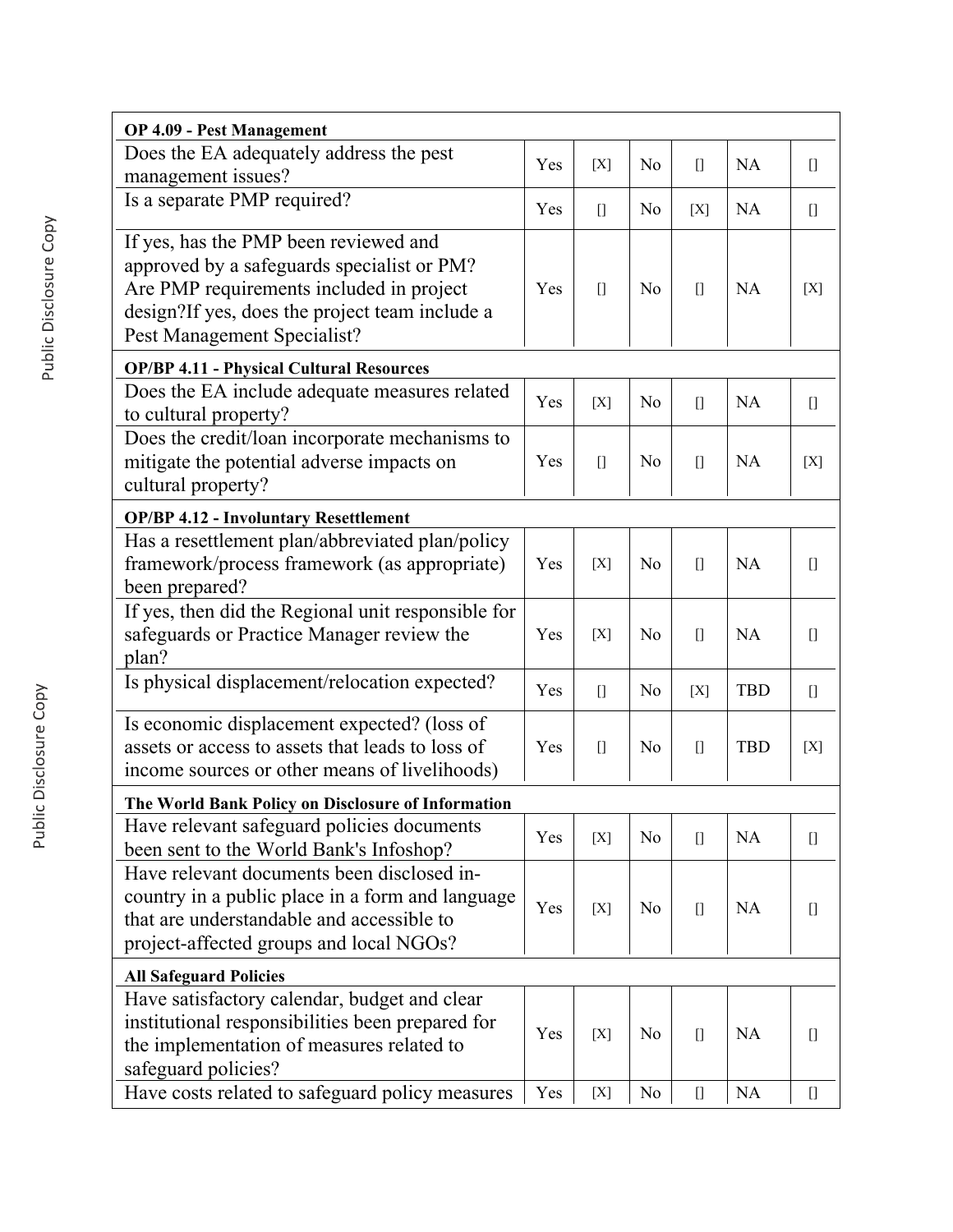| been included in the project cost?                                                                                                                          |     |     |     |    |  |
|-------------------------------------------------------------------------------------------------------------------------------------------------------------|-----|-----|-----|----|--|
| Does the Monitoring and Evaluation system of<br>the project include the monitoring of safeguard<br>impacts and measures related to safeguard<br>policies?   | Yes | [X] | No. | NA |  |
| Have satisfactory implementation arrangements<br>been agreed with the borrower and the same<br>been adequately reflected in the project legal<br>documents? | Yes | [X] | Nο  | NA |  |

### **V. Contact point**

### **World Bank**

Contact:Andrew Sunil Rajkumar Title:Sr Economist (Health)

### **Borrower/Client/Recipient**

Name:Ministry of Economy and Finance Contact:Jude Alix Patrick Salomon. Title:Minister Email:japsalomon@gmail.com

### **Implementing Agencies**

Name:Ministry of Health and Population Contact:Marie Greta Roy Clement Title:Minister Email:ministre@mspp.gouv.ht

Name:Institut Haïtien des Statistiques et de l'Informatique Contact:Danilia M. Altidor Title:Directrice Générale Email:daniliam14@yahoo.com

Name:Fonds d'Assistance Economique et Sociale (FAES) Contact:Charles Ernest Chatelier Title:Directeur Général Email:charlesernest.chatelier@faes.gouv.ht

### **VI. For more information contact:**

The World Bank 1818 H Street, NW Washington, D.C. 20433 Telephone: (202) 473-1000 Web:<http://www.worldbank.org/projects>

### **VII. Approval**

.